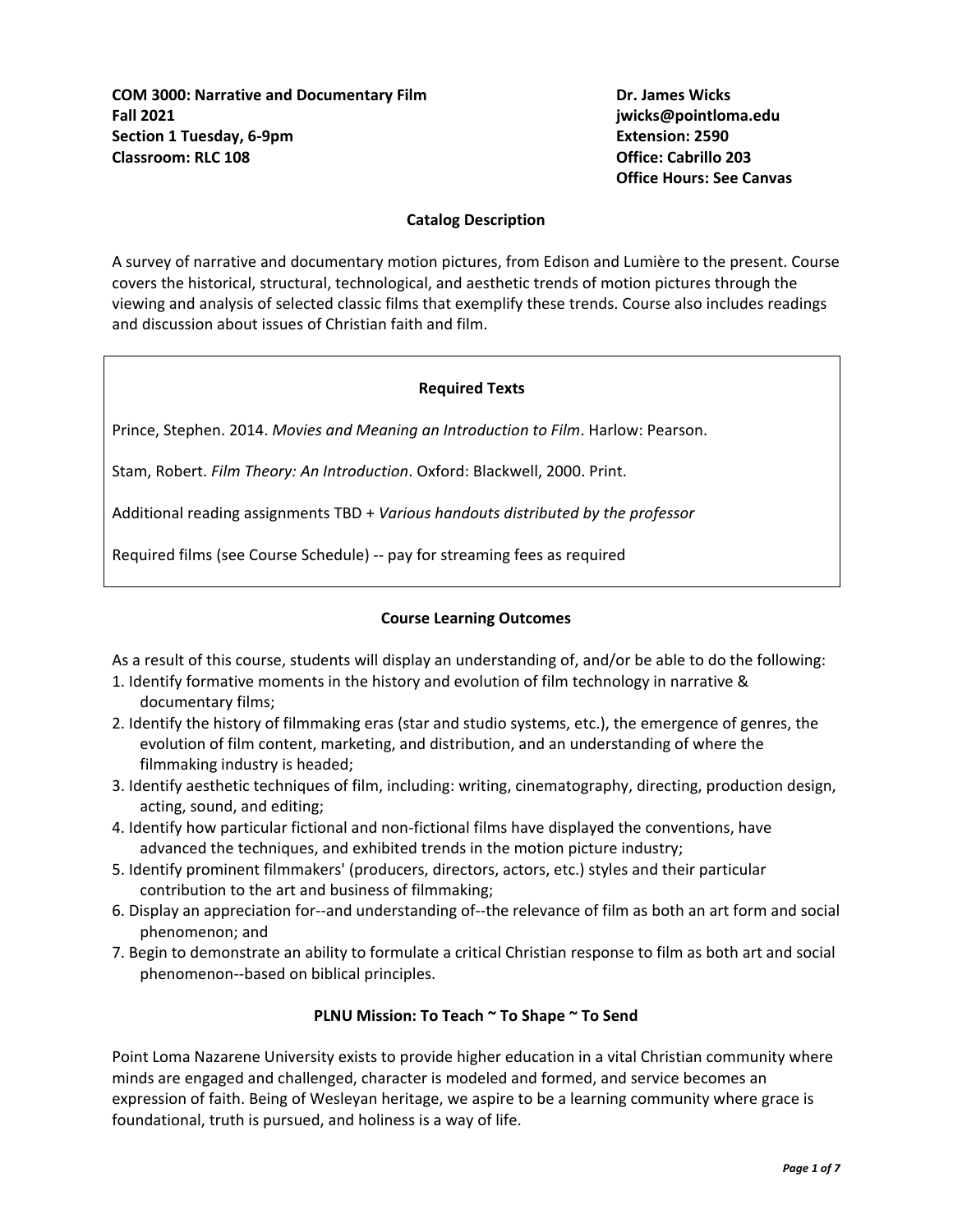#### **Course Policies and Requirements**

**Attendance:** *Attendance is required. Missing class for other than medical emergencies or excused absences will affect your grade, as per the University Catalog.* Regular and punctual attendance at all classes is considered essential to optimum academic achievement. If the student is absent from more than 10 percent of class meetings, the faculty member has the option of filing a written report which may result in de-enrollment. If the absences exceed 20 percent, the student may be de-enrolled without notice. If the date of de-enrollment is past the last date to withdraw from a class, the student will be assigned a grade of W or WF consistent with university policy in the grading section of the catalog. See [Academic Policies](http://catalog.pointloma.edu/content.php?catoid=24&navoid=1581) in the (undergrad/graduate as appropriate) academic catalog.

**Class Preparation:** All assignments must be completed prior to the assigned due date and time. Some assignments will be discussed in class while others will be completed individually but not discussed.

**Class Participation:** *Regular* contributions to class discussion are expected, including but not restricted to discussions of weekly readings, related experiential exercises, and open dialogue. Despite the size of the class, I want everyone to feel compelled to share their thoughts on course assignments. Enthusiastic and responsible participation in assigned group projects (in-class and outside of class) is expected of all.

**E-Mail:** Please use e-mail (not Canvas email) for simple, logistical questions or clarifications. Write: "COM3000" in the subject line. Allow 24 hours/ 1 business day for a reply.

**Canvas Messages**: Please use Canvas messages (not Canvas email) for all information regarding assignments submitted to Canvas.

**Smart phones and laptops:** may be used for classroom related activities only.

**Public Discourse:** Much of the work we will do in this class is cooperative, by nature of the class discussions and general feedback given to written work and/projects; thus you should think of all your writing and speaking for and in class as public, not private, discourse. By continuing in this class, you acknowledge that your work will be viewed by others in the class.

**Inclusive Language:** All public language used in this course, including written and spoken discourse, will be inclusive. This standard is outlined by all major academic style guides, including MLA, APA, and Chicago, and is the norm in university-level work. These academic style guides provide background information and good examples of how to maintain non-sexist language use in your writing.

**Academic Honesty/ Policy on Plagiarism**: Students should demonstrate academic honesty by doing original work and by giving appropriate credit to the ideas of others. As explained in the university catalog, academic dishonesty is the act of presenting information, ideas, and/or concepts as one's own when in reality they are the results of another person's creativity and effort. Violations of university academic honesty include cheating, plagiarism, falsification, aiding the academic dishonesty of others, or malicious misuse of university resources. A faculty member who believes a situation involving academic dishonesty has been detected may assign a failing grade for a) that particular assignment or examination, and/or b) the course following the procedure in the university catalog. Students may appeal also using the procedure in the university catalog. See [Academic Policies](http://catalog.pointloma.edu/content.php?catoid=24&navoid=1581#Academic_Honesty) for further information.

**PLNU Academic Accommodations Policy:** PLNU is committed to providing equal opportunity for participation in all its programs, services, and activities. Students with disabilities may request courserelated accommodations by contacting the Educational Access Center (EAC), located in the Bond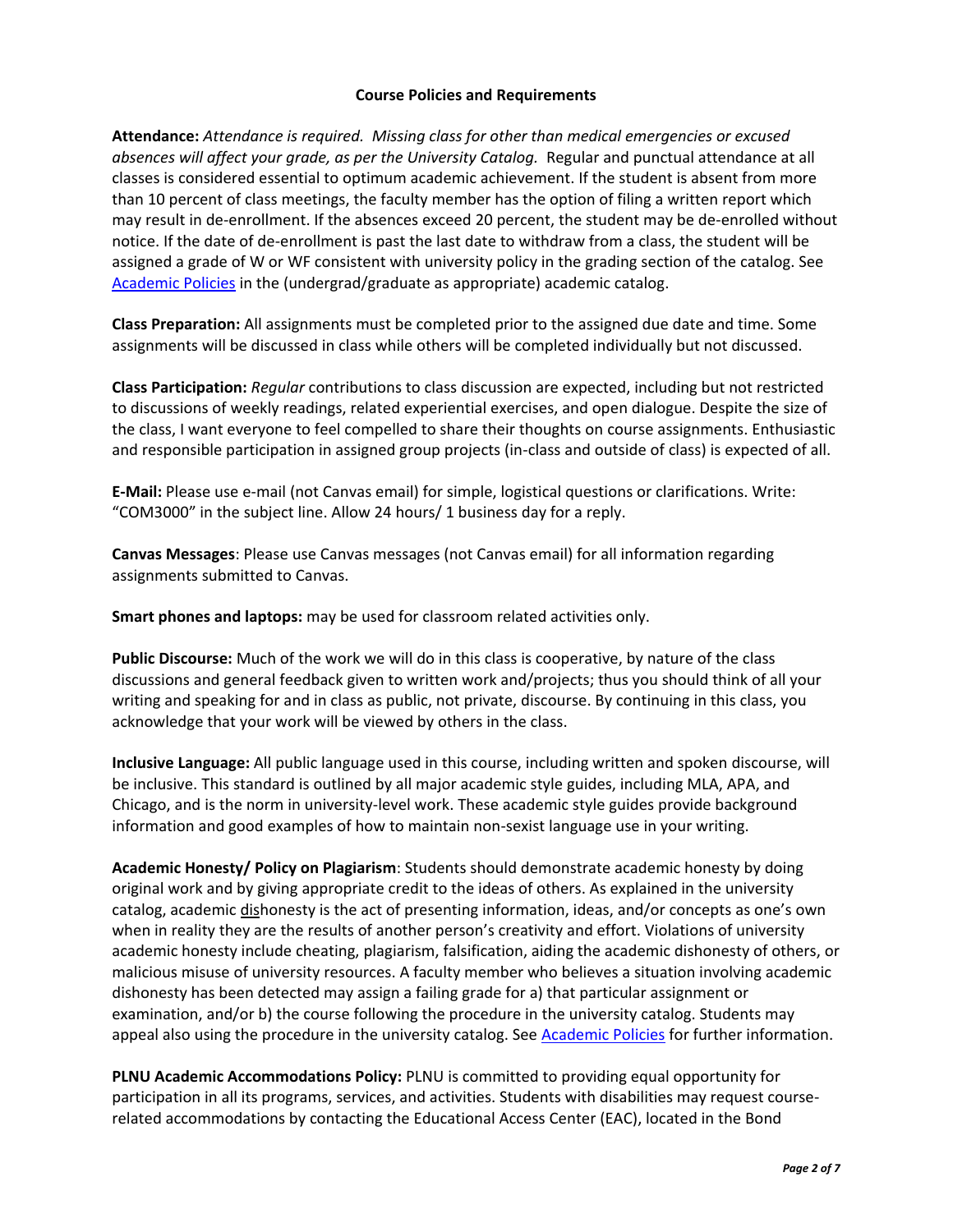Academic Center [\(EAC@pointloma.edu](mailto:EAC@pointloma.edu) or 619-849-2486). Once a student's eligibility for an accommodation has been determined, the EAC will issue an academic accommodation plan ("AP") to all faculty who teach courses in which the student is enrolled each semester.

PLNU highly recommends that students speak with their professors during the first two weeks of each semester/term about the implementation of their AP in that particular course and/or if they do not wish to utilize some or all of the elements of their AP in that course.

Students who need accommodations for a disability should contact the EAC as early as possible (i.e., ideally before the beginning of the semester) to assure appropriate accommodations can be provided. It is the student's responsibility to make the first contact with the EAC.

**Final Examination:** *The published time for the final examination is one of the considerations when enrolling for a course. Students are expected to arrange their personal affairs to fit the examination schedule.* Successful completion of this class requires taking the final examination on its scheduled day. No requests for early examinations or alternative days will be approved.

**FERPA Policy:** In compliance with federal law, neither PLNU student ID nor social security number should be used in publicly posted grades or returned sets of assignments without student written permission. Also in compliance with FERPA, you will be the only person given information about your progress in this class unless you have designated others to receive it in the "Information Release" section of the student portal. See [Academic Policies](http://catalog.pointloma.edu/content.php?catoid=24&navoid=1581) in the (undergrad/ graduate as appropriate) academic catalog.

**PLNU Copyright Policy:** Point Loma Nazarene University, as a non-profit educational institution, is entitled by law to use materials protected by the US Copyright Act for classroom education. Any use of those materials outside the class may violate the law.

| 94-100   | A                                                                                                                                                                                                                                                                                                                                          |  |  |
|----------|--------------------------------------------------------------------------------------------------------------------------------------------------------------------------------------------------------------------------------------------------------------------------------------------------------------------------------------------|--|--|
| $90-93$  | А-                                                                                                                                                                                                                                                                                                                                         |  |  |
| 88-89    | $B+$                                                                                                                                                                                                                                                                                                                                       |  |  |
| 84-87    | B                                                                                                                                                                                                                                                                                                                                          |  |  |
| 80-83    | <b>B-</b>                                                                                                                                                                                                                                                                                                                                  |  |  |
| 78-79    | $C+$                                                                                                                                                                                                                                                                                                                                       |  |  |
| 74-77    | C                                                                                                                                                                                                                                                                                                                                          |  |  |
| 70-73    | $C-$                                                                                                                                                                                                                                                                                                                                       |  |  |
| 60-69    | D                                                                                                                                                                                                                                                                                                                                          |  |  |
| $0 - 59$ | F                                                                                                                                                                                                                                                                                                                                          |  |  |
| Grading  |                                                                                                                                                                                                                                                                                                                                            |  |  |
| 20%      | Preparation for class. See course syllabus for assignments required for completion before<br>attending class. Due at the moment class begins.                                                                                                                                                                                              |  |  |
| 20%      | In-class quizzes. Quizzes can be both announced and unannounced "pop" quizzes.<br>In order to be eligible to receive a score on your quiz, the entire class must be attended.                                                                                                                                                              |  |  |
| 30%      | Class participation: arrive to class on time; use smart phones and laptops for classroom use (or<br>receive a "0" for the week); complete unannounced assignments; work with peers in<br>small groups; ask and respond to questions in class; pay attention to presentations,<br>lectures, and films; take notes; attend the entire class. |  |  |
| 20%      | Film Responses and outside of class written work. See course syllabus for assignments. These<br>assignments are submitted to Canvas on assigned due dates.                                                                                                                                                                                 |  |  |

**Grading Scale**

10% Final Exam Written Project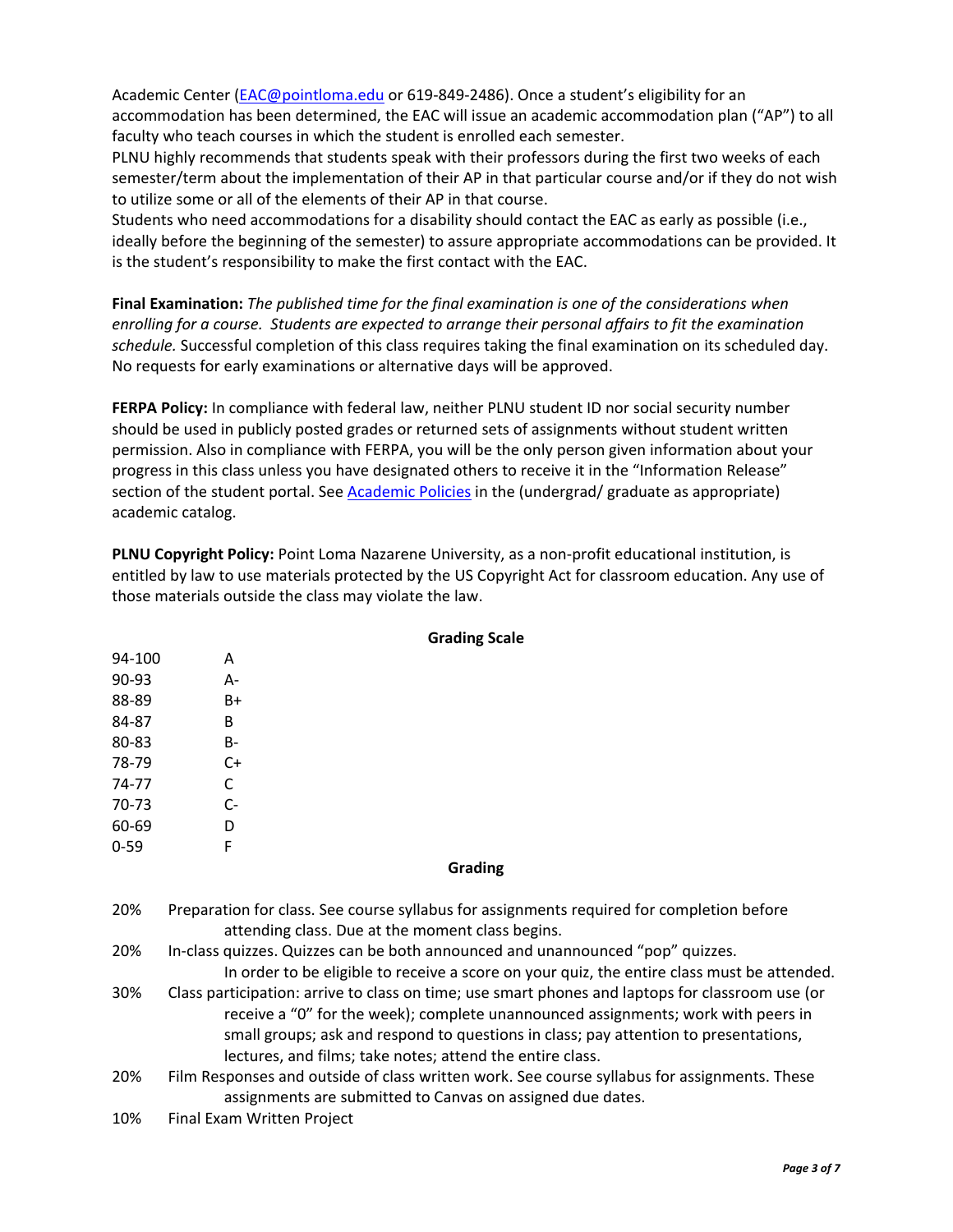## **Assignment Descriptions**

**Preparation for class assignments** are due at the beginning of class time and require attendance for the entire class period in order to be given a score.

**Late Assignment Policy:** Be sure to hand in your assignment on time, or make a prior arrangement to submit the assignment before the assigned due date. Otherwise, a late submission will be penalized by one letter grade if handed in after the due date and time, and by an additional letter grade for each day late following the assignment due date. Unless pre-arranged, assignments more than a week late will not be graded. Incompletes will only be assigned in extremely unusual circumstances.

Paper Format: Please submit in .doc, .docx, or .pdf format in Chicago Style, typed and double-spaced. Submit assignments in black ink on 8.5"x11" white paper. Use a non-decorative 12-pt. font, such as Times New Roman. Use the Chicago Manual of Style for style, grammar, format, and citation issues.

- <https://writingcenter.uagc.edu/chicago-manual-style>
- [https://owl.purdue.edu/owl/research\\_and\\_citation/chicago\\_manual\\_17th\\_edition/cmos\\_forma](https://owl.purdue.edu/owl/research_and_citation/chicago_manual_17th_edition/cmos_formatting_and_style_guide/chicago_manual_of_style_17th_edition.html) tting and style guide/chicago manual of style 17th edition.html

**All assignments due outside of class time** must be submitted to Canvas by 11:59pm on assigned due date.

**Film Responses and outside of class written work**: We will write 1 page (325-375 words including heading) essays in academic argumentation format. Each one will be *on a clearly defined, focused topic* based on your assessment of the readings and films each week. This assignment requires attendance for the entire class period in order to be given a score.

Place in **bold** at least one key term from the week's reading chapter/topic from *Movies and Meaning* and one key term from the week's lecture in your film response.

Since this is an upper-division course, we have higher expectations than describing whether or not you liked the film—the film response is not a film review in which you describe whether or not you liked the film/s. Additionally, if the answer to the following questions is "yes," then the thesis of your film response is too broad so the highest possible grade would be 70%:

- Is my claim applicable to every film ever made? i.e. "The editing in this film is important…" *Instead, be more specific*.
- Would it be possible to write this response 2 weeks ago? i.e. "Here's a long plot summary of the movie…" *Instead, use current and relevant course terminology*.

20% Chicago format/Follows syllabus and in-class writing instructions 20% Thesis Statement: demonstrates an awareness of how the argument being proposed fits into the larger set of claims in our course content

20% Argument Presentation: includes relevant evidence/ does not omit relevant evidence, considers counter-arguments as necessary, includes qualifiers

20% Analysis of Evidence: offers sophisticated commentary on the texts 20% Writing Clarity/Sentence Mechanics: the paper is professional so it reads smoothly

Note: If the word count is not achieved, the highest grade possible is 70%.

**Final Exam Written Critical Analysis Project**: requires preliminary preparatory work to be brought to the final exam. Completed in class during final exam according to handouts and information to follow.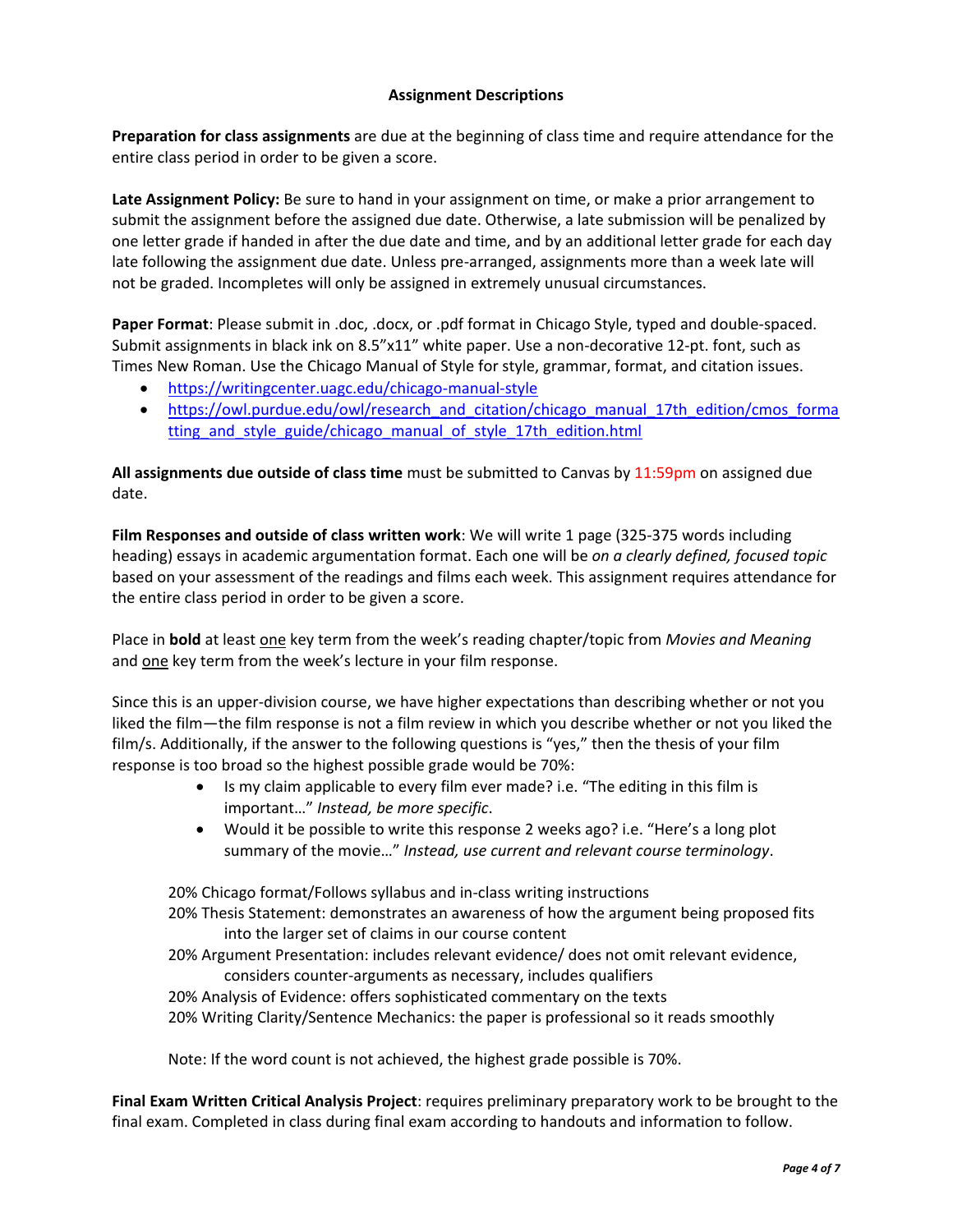## **Evaluation of Assignments**

The following questions will be considered when assignments are evaluated and graded. All questions may not be relevant to each assignment.

- Does the assignment fulfill the assignment objective?
- Does the assignment make an academic argument?
- If a claim is required, is it clear and plausible? Is it stated and contextualized effectively?
- Is there sufficient and relevant evidence to ground the claim?
- Does the assignment effectively select and use material from the course materials to support and validate the analysis? Does it summarize, paraphrase, and quote effectively?
- Does the assignment use all relevant details from course texts both to support the claim and to provide a context for the case being made? Does it ignore material that should be taken into account?
- Does the assignment demonstrate an awareness of how the argument being proposed fits into the larger set of claims made about the topic in our course readings?
- Does the assignment work through the complexities of the material (as opposed to oversimplifying or overgeneralizing)?
- Is the assignment well organized?
- Does it cite material from the sources using Chicago Style?
- Are there sentence structure problems or grammatical errors that interfere with the meaning?

## **Evaluation Standards**

• An "A" assignment demonstrates excellent work. It has something to say and says it well. It develops its point of view clearly and consistently, demonstrating a complex understanding of the assignment, and does so using a variety of perspectives. It often rises above other assignments with particular instances of creative or analytical sophistication. There may be only minor and/or occasional structural errors.

• A "B" assignment demonstrates good work. It establishes a clear point of view and pursues it consistently, demonstrating a good understanding of the assignment. There may be some mechanical difficulties, but not so many as to impair the clear development of the main idea. While a "B" assignment is in many ways successful, it lacks the originality and/or sophistication of an "A" assignment.

• A "C" assignment demonstrates adequate work. It establishes an adequate grasp of the assignment and contains a point of view. In addition, the assignment may rely on unsupported generalizations or insufficiently developed ideas. It may also contain structural errors.

• Work that earns a grade of "D" or "F" is often characterized by the following problems: it fails to demonstrate an adequate understanding of the assignment; it fails to articulate an adequate point of view; and/or it contains significant structural problems.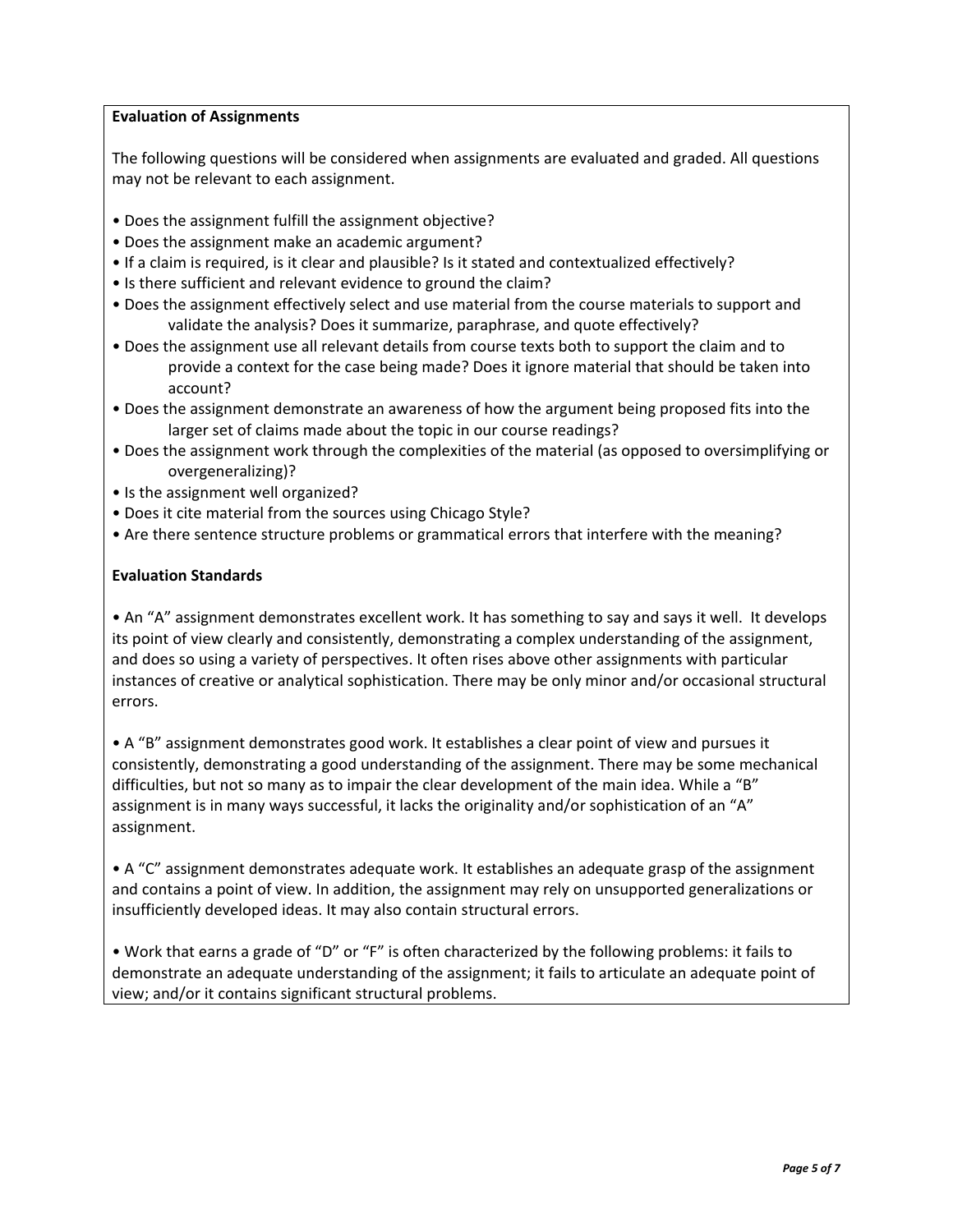# **Course Schedule**

| Week         | Schedule // Assignments Due                                                                                                                                                        |
|--------------|------------------------------------------------------------------------------------------------------------------------------------------------------------------------------------|
|              | Preparation: Read M&M Chapter 1: Film Structure; Watch: The Farewell (Wang, 2019)                                                                                                  |
| $\mathbf{2}$ | Class Session: Take Chapter 1 Quiz; Course Introduction; Lecture: Film Structure & the                                                                                             |
| (9/7)        | Heroic Journey; Watch: The Rider (Zhao, 2017)                                                                                                                                      |
|              | Write: Film Response: compare and contrast the heroic journeys in our two films (due                                                                                               |
|              | Friday)                                                                                                                                                                            |
| 3            | Preparation: Watch Kusama: Infinity (Lenz, 2018); Create a Quiz: Film Theory: 10-37<br>Class Session: Lecture: Art and Popular Culture; Watch: Exit Through the Gift Shop (Banksy, |
| (9/14)       | 2010)                                                                                                                                                                              |
|              | Write: Film Response (due Friday)                                                                                                                                                  |
|              | Preparation: Read M&M Chapter 2: Cinematography; Watch: Riding Alone for Thousands                                                                                                 |
| 4            | of Miles (Zhang, 2005); Film Theory: 37-64                                                                                                                                         |
| (9/21)       | Class Session: Take Chapter 2 Quiz, Lecture: Cinematography; Watch: Café Lumière (HHH,                                                                                             |
|              | 2003)                                                                                                                                                                              |
|              | Write: Film Response (due Friday)                                                                                                                                                  |
| 5            | Preparation: Read M&M Chapter 3: Production Design; Create a Quiz: Film Theory: 64-92<br>Class Session: Take Chapter 3 Quiz; Lecture: Production Design; Watch The Ascent          |
| (9/28)       | (Shepitko, 1977)                                                                                                                                                                   |
|              | Write: Film Response (due Friday)                                                                                                                                                  |
|              | Preparation: Read M&M Chapter 4: Acting; Create a Quiz: Film Theory: 92-123                                                                                                        |
| 6            | Class Session: Take Chapter 4 Quiz; Lecture: Acting; Watch Biutiful (Iñárritu, 2010) -- finish                                                                                     |
| (10/5)       | on your own outside of class before writing your film response.                                                                                                                    |
|              | Write: Film Response (due Friday)                                                                                                                                                  |
| 7            | Preparation: Read M&M Chapter 5: Editing; Create a Quiz: Film Theory: 123-169                                                                                                      |
| (10/12)      | Class Session: Take Chapter 5 Quiz; Lecture: Editing; Watch: Persona (Bergman, 1966)<br>Write: Film Response (due Friday)                                                          |
|              | Preparation: Read M&M Chapter 6: Sound Design; Create a Quiz: Film Theory: 169-201                                                                                                 |
| 8<br>(10/19) | Class Session: Take Chapter 6 Quiz; Lecture: Sound Design; Watch: Daisies (Chytilová,                                                                                              |
|              | 1966)                                                                                                                                                                              |
|              | Write: Film Response (due Friday)                                                                                                                                                  |
|              | Preparation: Read M&M Chapter 7: Narrative; Create a Quiz: Film Theory: 201-229                                                                                                    |
| 9<br>(10/26) | Class Session: Take Chapter 7 Quiz: Lecture: Narrative; Watch: The Mirror (Tarkovsky,                                                                                              |
|              | 1975)<br>Write: Film Response (due Friday)                                                                                                                                         |
|              | Preparation: Read M&M Chapter 8: Visual Effects; Create a Quiz: Film Theory: 229-262                                                                                               |
| 10           | Class Session: Attend San Diego Asian Film Festival + additional assignments TBD                                                                                                   |
| (11/2)       | Write: Film Response (due Friday)                                                                                                                                                  |
|              | Preparation: Read M&M Chapter 9: Screen Reality; Create a Quiz: Film Theory: 262-298                                                                                               |
| 11           | Class Session: Take Chapter 9 Quiz; Lecture: Postcolonialism; Watch: La noire de                                                                                                   |
| (11/9)       | (Sembène, 1966)                                                                                                                                                                    |
|              | Write: Film Response (due Friday)<br>Preparation: Read M&M Chapter 10: Business and Art; Create a Quiz: Film Theory: 298-                                                          |
| 12           | 331                                                                                                                                                                                |
|              | Class Session: Take Chapter 10 Quiz; Lecture: Business and Art; Watch: Fruitvale Station                                                                                           |
| (11/16)      | (Coogler, 2013)                                                                                                                                                                    |
|              | Write: Film Response (due Friday)                                                                                                                                                  |
|              |                                                                                                                                                                                    |